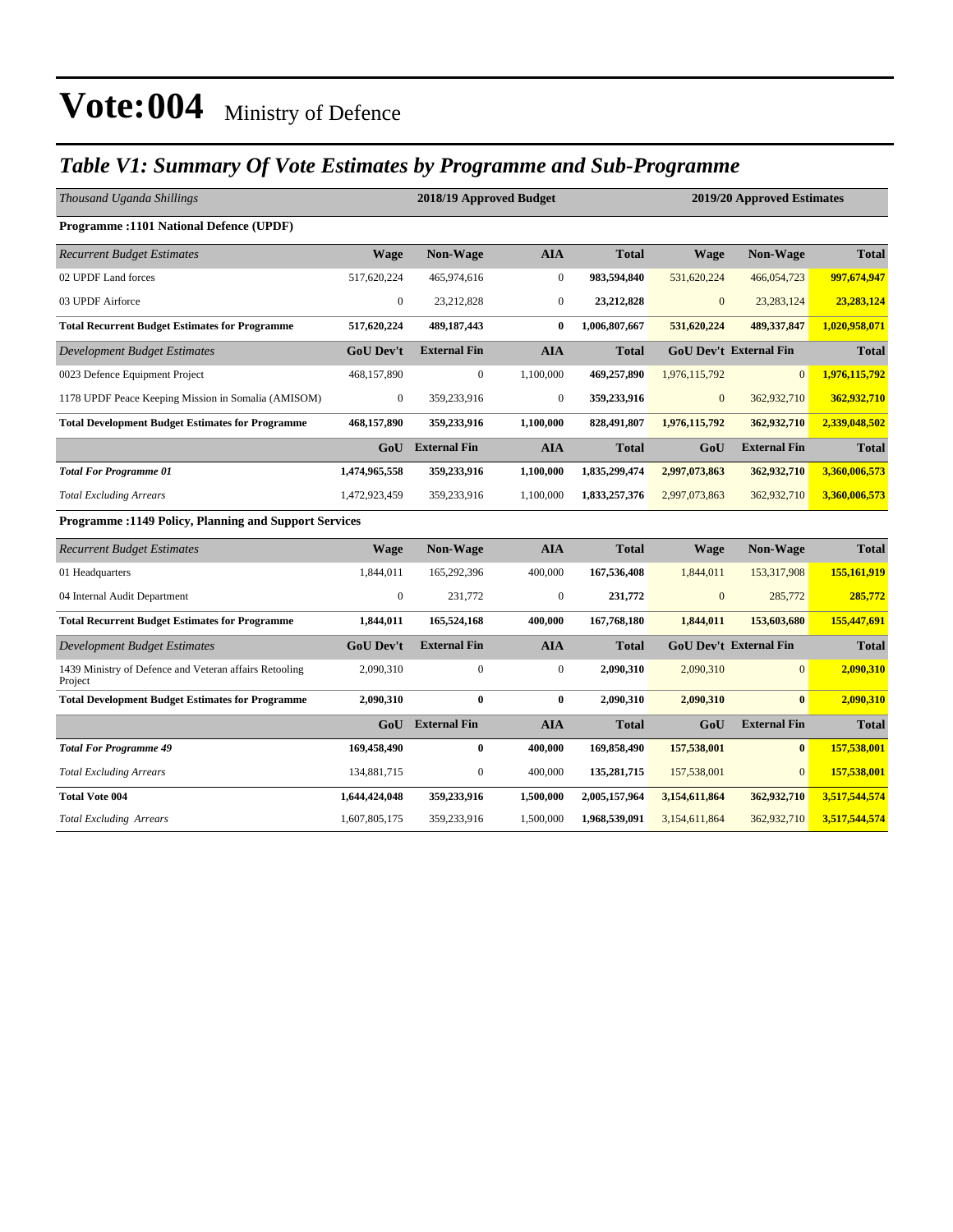### *Table V2: Summary Vote Estimates by Item*

| Thousand Uganda Shillings                                   |               | 2018/19 Approved Budget |         |               | 2019/20Approved Estimates |                     |               |  |
|-------------------------------------------------------------|---------------|-------------------------|---------|---------------|---------------------------|---------------------|---------------|--|
|                                                             | GoU           | <b>External Fin</b>     | AIA     | Total         | GoU                       | <b>External Fin</b> | <b>Total</b>  |  |
| <b>Employees, Goods and Services (Outputs Provided)</b>     | 1,547,744,306 | 305,141,898             | 400,000 | 1,853,286,205 | 1,169,050,996             | 308,840,692         | 1,477,891,688 |  |
| 211101 General Staff Salaries                               | 519,464,236   | $\bf{0}$                | 0       | 519,464,236   | 533,464,236               | $\bf{0}$            | 533,464,236   |  |
| 211103 Allowances (Inc. Casuals, Temporary)                 | 805,412       | 226,969,824             | 0       | 227,775,236   | 925,138                   | 231,055,756         | 231,980,894   |  |
| 212104 Pension for Military Service                         | 67,558,474    | $\bf{0}$                | 0       | 67,558,474    | 80,122,089                | $\bf{0}$            | 80,122,089    |  |
| 213001 Medical expenses (To employees)                      | 1,090,143     | $\bf{0}$                | 0       | 1,090,143     | 1,090,143                 | $\bf{0}$            | 1,090,143     |  |
| 213002 Incapacity, death benefits and funeral expenses      | 1,248,522     | 11,327,192              | 0       | 12,575,714    | 1,260,522                 | 11,232,192          | 12,492,714    |  |
| 213004 Gratuity Expenses                                    | 29,996,751    | $\bf{0}$                | 0       | 29,996,751    | 38,281,389                | $\bf{0}$            | 38,281,389    |  |
| 221001 Advertising and Public Relations                     | 99,459        | $\bf{0}$                | 0       | 99,459        | 99,459                    | $\bf{0}$            | 99,459        |  |
| 221003 Staff Training                                       | 11,191,058    | $\bf{0}$                | 0       | 11,191,058    | 11,590,957                | $\bf{0}$            | 11,590,957    |  |
| 221004 Recruitment Expenses                                 | 2,300,000     | $\bf{0}$                | 0       | 2,300,000     | 2,300,000                 | $\bf{0}$            | 2,300,000     |  |
| 221006 Commissions and related charges                      | 1,117,936     | 323,100                 | 0       | 1,441,036     | 1,117,936                 | 323,100             | 1,441,036     |  |
| 221007 Books, Periodicals & Newspapers                      | 6,781         | $\bf{0}$                | 0       | 6,781         | 6,781                     | $\bf{0}$            | 6,781         |  |
| 221008 Computer supplies and Information Technology<br>(TT) | 120,748       | $\bf{0}$                | 0       | 120,748       | 120,748                   | $\bf{0}$            | 120,748       |  |
| 221009 Welfare and Entertainment                            | 1,702,600     | 328,200                 | 0       | 2,030,800     | 1,345,720                 | 400,000             | 1,745,720     |  |
| 221010 Special Meals and Drinks                             | 90,902,984    | 12,000,000              | 0       | 102,902,984   | 91,259,864                | 12,000,000          | 103,259,864   |  |
| 221011 Printing, Stationery, Photocopying and Binding       | 557,049       | 143,600                 | 0       | 700,649       | 557,049                   | 71,800              | 628,849       |  |
| 221012 Small Office Equipment                               | 175,341       | $\bf{0}$                | 0       | 175,341       | 175,341                   | $\bf{0}$            | 175,341       |  |
| 221014 Bank Charges and other Bank related costs            | 0             | 35,900                  | 0       | 35,900        | $\bf{0}$                  | 35,900              | 35,900        |  |
| 221016 IFMS Recurrent costs                                 | 18,576        | $\bf{0}$                | 0       | 18,576        | 18,576                    | $\bf{0}$            | 18,576        |  |
| 221017 Subscriptions                                        | 9,345,900     | $\bf{0}$                | 0       | 9,345,900     | 9,276,300                 | $\bf{0}$            | 9,276,300     |  |
| 221020 IPPS Recurrent Costs                                 | 25,000        | $\bf{0}$                | 0       | 25,000        | 25,000                    | $\bf{0}$            | 25,000        |  |
| 222001 Telecommunications                                   | 2,531,319     | 5,663,494               | 0       | 8,194,813     | 2,504,800                 | 5,276,355           | 7,781,155     |  |
| 222003 Information and communications technology<br>(ICT)   | 5,200,000     | $\bf{0}$                | 0       | 5,200,000     | 4,670,000                 | $\bf{0}$            | 4,670,000     |  |
| 223001 Property Expenses                                    | 33,039        | $\bf{0}$                | 400,000 | 433,039       | 533,039                   | $\bf{0}$            | 533,039       |  |
| 223003 Rent – (Produced Assets) to private entities         | 494,828       | $\bf{0}$                | 0       | 494,828       | 494,828                   | $\bf{0}$            | 494,828       |  |
| 223005 Electricity                                          | 7,326,715     | $\bf{0}$                | 0       | 7,326,715     | 7,326,715                 | $\bf{0}$            | 7,326,715     |  |
| 223006 Water                                                | 7,762,157     | $\bf{0}$                | 0       | 7,762,157     | 7,762,157                 | $\bf{0}$            | 7,762,157     |  |
| 224001 Medical Supplies                                     | 9,192,959     | 966,700                 | 0       | 10,159,659    | 9,192,959                 | 966,700             | 10,159,659    |  |
| 224003 Classified Expenditure                               | 637,565,540   | 3,254,331               | 0       | 640,819,871   | 222,065,540               | 3,349,331           | 225,414,871   |  |
| 224004 Cleaning and Sanitation                              | 127,680       | $\bf{0}$                | 0       | 127,680       | 127,680                   | $\bf{0}$            | 127,680       |  |
| 224005 Uniforms, Beddings and Protective Gear               | 47,773,210    | 27,962,457              | 0       | 75,735,667    | 47,773,210                | 27,962,457          | 75,735,667    |  |
| 225001 Consultancy Services- Short term                     | 100,728       | 1,200,000               | 0       | 1,300,728     | 100,728                   | 1,200,000           | 1,300,728     |  |
| 225002 Consultancy Services-Long-term                       | 2,104,460     | $\bf{0}$                | 0       | 2,104,460     | 2,104,462                 | $\boldsymbol{0}$    | 2,104,462     |  |
| 227001 Travel inland                                        | 7,808,249     | 1,600,000               | 0       | 9,408,249     | 8,176,388                 | 1,600,000           | 9,776,388     |  |
| 227002 Travel abroad                                        | 5,141,744     | 3,800,000               | 0       | 8,941,744     | 5, 141, 744               | 3,800,000           | 8,941,744     |  |
| 227003 Carriage, Haulage, Freight and transport hire        | 2,819,411     | 6,092,600               | 0       | 8,912,011     | 2,645,783                 | 6,092,600           | 8,738,383     |  |
| 227004 Fuel, Lubricants and Oils                            | 41,985,885    | 1,500,000               | 0       | 43,485,885    | 41,885,885                | 1,500,000           | 43,385,885    |  |
| 228001 Maintenance - Civil                                  | 1,694,406     | $\bf{0}$                | 0       | 1,694,406     | 1,694,406                 | $\boldsymbol{0}$    | 1,694,406     |  |
| 228002 Maintenance - Vehicles                               | 9,999,221     | 1,974,500               | 0       | 11,973,721    | 10,191,829                | 1,974,500           | 12,166,329    |  |
| 228003 Maintenance – Machinery, Equipment $\&$<br>Furniture | 8,034,426     | $\bf{0}$                | 0       | 8,034,426     | 7,841,798                 | $\bf{0}$            | 7,841,798     |  |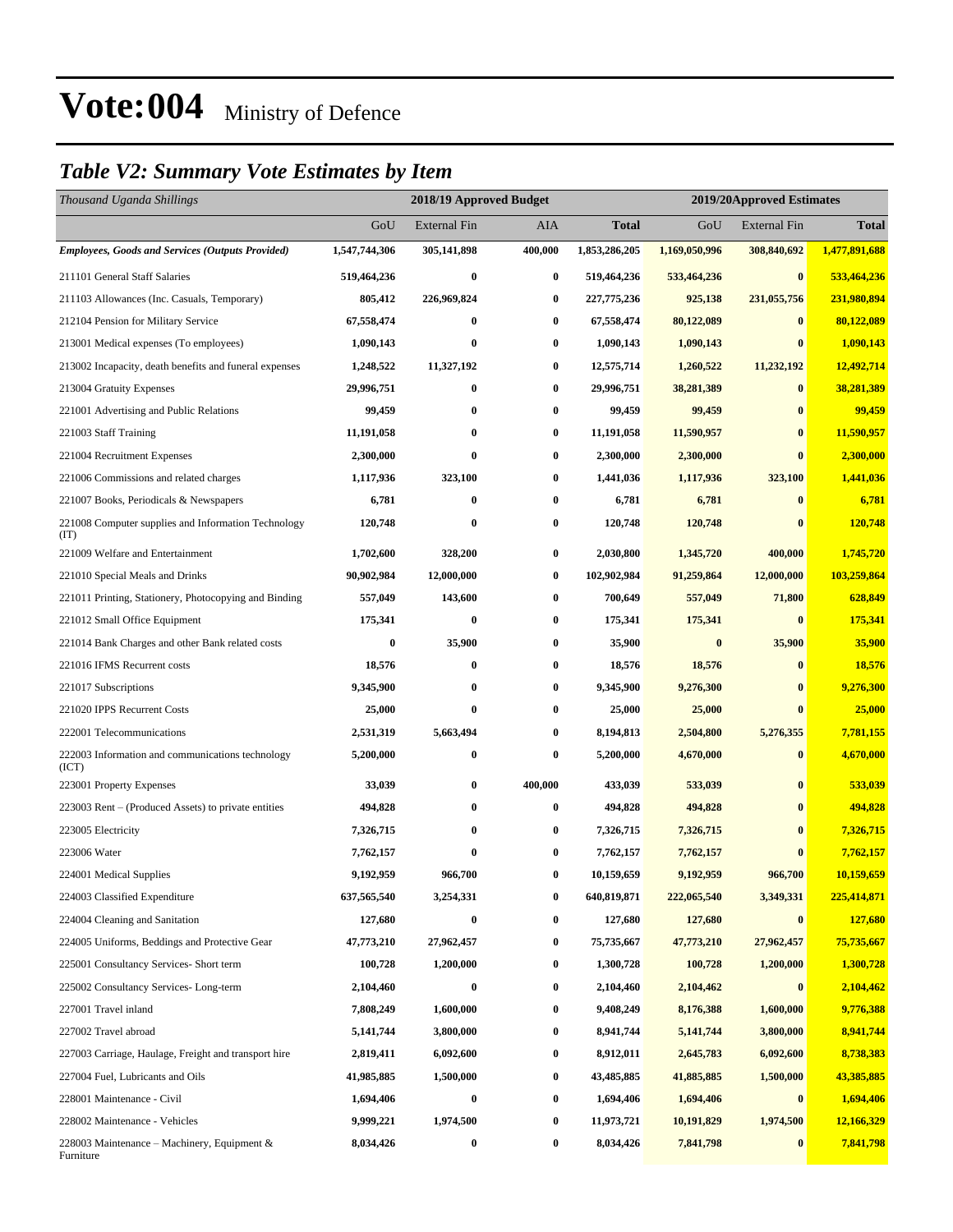| 229201 Sale of goods purchased for resale              | 12,000,000    | $\bf{0}$     | 0            | 12,000,000    | 12,000,000    | $\bf{0}$     | 12,000,000    |
|--------------------------------------------------------|---------------|--------------|--------------|---------------|---------------|--------------|---------------|
| 282104 Compensation to 3rd Parties                     | 321,362       | $\bf{0}$     | $\bf{0}$     | 321,362       | 1,779,798     | $\bf{0}$     | 1,779,798     |
| <b>Grants, Transfers and Subsides (Outputs Funded)</b> | 7,354,766     | $\bf{0}$     | $\mathbf{0}$ | 7,354,766     | 7,354,766     | $\mathbf{0}$ | 7,354,766     |
| 263104 Transfers to other govt. Units (Current)        | $\bf{0}$      | $\mathbf{0}$ | $\bf{0}$     | $\bf{0}$      | 7,354,766     | $\mathbf{0}$ | 7,354,766     |
| 264101 Contributions to Autonomous Institutions        | 7,354,766     | $\bf{0}$     | $\bf{0}$     | 7,354,766     | $\bf{0}$      | $\mathbf{0}$ | $\bf{0}$      |
| <b>Investment</b> (Capital Purchases)                  | 52,706,102    | 54,092,018   | 1,100,000    | 107,898,120   | 1,978,206,102 | 54,092,018   | 2,032,298,120 |
| 311101 Land                                            | 17,660,890    | $\bf{0}$     | 1,100,000    | 18,760,890    | 17,660,890    | $\bf{0}$     | 17,660,890    |
| 312101 Non-Residential Buildings                       | 19,000,000    | $\mathbf{0}$ | 0            | 19,000,000    | 7,000,000     |              | 7,000,000     |
| 312102 Residential Buildings                           | 8,210,087     | 36,612,018   | $\bf{0}$     | 44,822,105    | 8,210,087     | 36,612,018   | 44,822,105    |
| 312201 Transport Equipment                             | 5,432,600     | 17,480,000   | 0            | 22,912,600    | 5,432,600     | 17,480,000   | 22,912,600    |
| 312202 Machinery and Equipment                         | 2,229,525     | $\mathbf{0}$ | 0            | 2,229,525     | 2,229,525     |              | 2,229,525     |
| 312203 Furniture & Fixtures                            | 173,000       | $\bf{0}$     | 0            | 173,000       | 173,000       |              | 173,000       |
| 312207 Classified Assets                               | $\bf{0}$      | $\bf{0}$     | $\bf{0}$     | $\bf{0}$      | 1,937,500,000 | $\bf{0}$     | 1,937,500,000 |
| <b>Arrears</b>                                         | 36,618,873    | $\bf{0}$     | $\bf{0}$     | 36,618,873    | $\bf{0}$      | $\bf{0}$     | $\mathbf{0}$  |
| 321605 Domestic arrears (Budgeting)                    | 9,970,552     | $\bf{0}$     | $\bf{0}$     | 9,970,552     | $\bf{0}$      |              | $\mathbf{0}$  |
| 321607 Utility arrears (Budgeting)                     | 435,204       | $\mathbf{0}$ | 0            | 435,204       | $\mathbf{0}$  |              | $\mathbf{0}$  |
| 321612 Water arrears (Budgeting)                       | 2,568,516     | $\mathbf{0}$ | 0            | 2,568,516     | $\mathbf{0}$  |              | $\mathbf{0}$  |
| 321614 Electricity arrears (Budgeting)                 | 23,597,928    | $\mathbf{0}$ | $\bf{0}$     | 23,597,928    | $\mathbf{0}$  |              | $\bf{0}$      |
| 321617 Salary Arrears (Budgeting)                      | 46,674        | $\bf{0}$     | 0            | 46,674        | $\bf{0}$      |              | $\mathbf{0}$  |
| <b>Grand Total Vote 004</b>                            | 1,644,424,048 | 359,233,916  | 1,500,000    | 2,005,157,964 | 3,154,611,864 | 362,932,710  | 3,517,544,574 |
| <b>Total Excluding Arrears</b>                         | 1,607,805,175 | 359,233,916  | 1,500,000    | 1,968,539,091 | 3,154,611,864 | 362,932,710  | 3,517,544,574 |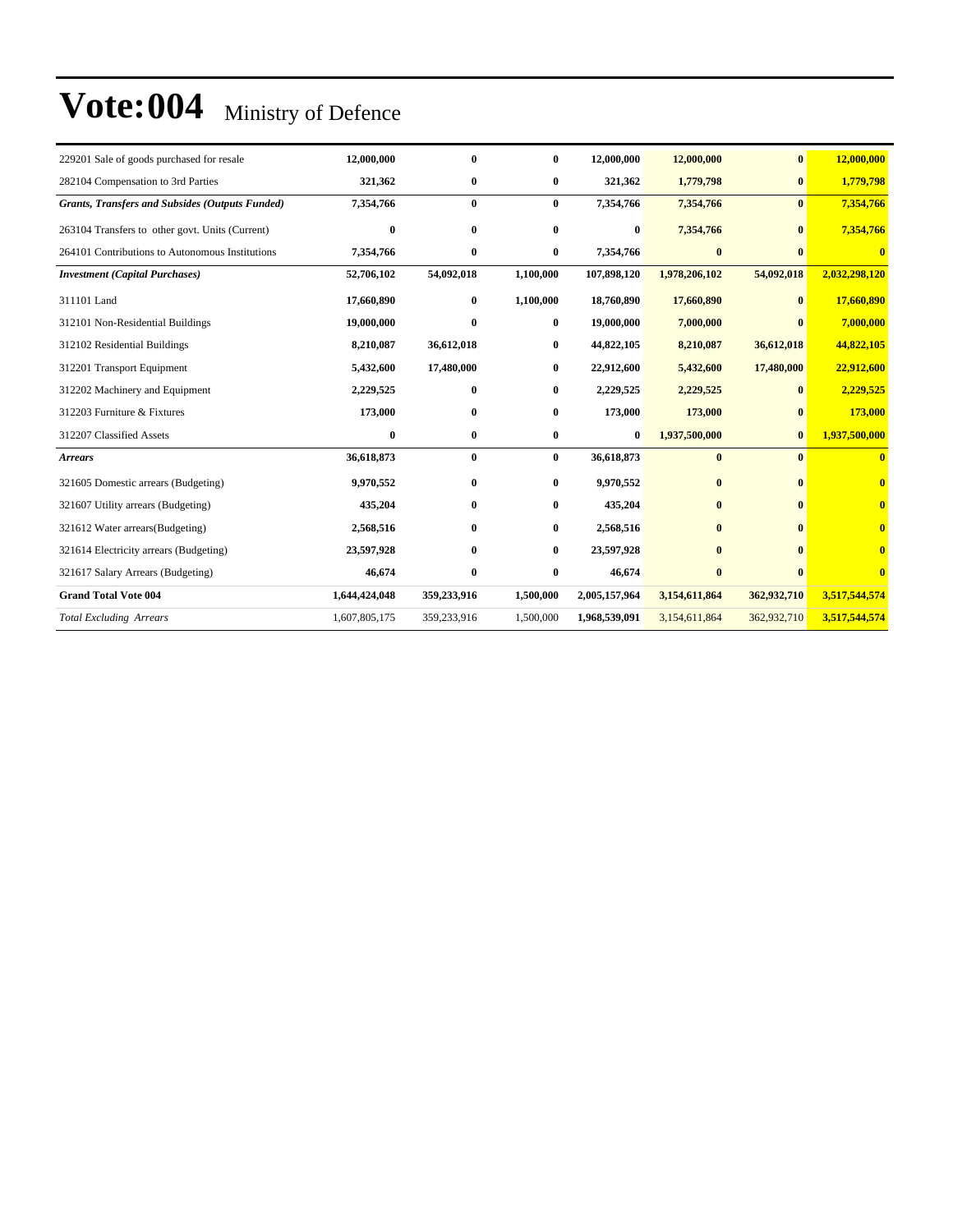### *Table V3: Detailed Estimates by Programme, Sub Programme, Output and Item*

#### *Programme :1101 National Defence (UPDF)*

*Recurrent Budget Estimates*

#### **SubProgramme 02 UPDF Land forces**

| Thousand Uganda Shillings                                                   |                       | 2018/19 Approved Budget |                  |              | 2019/20 Approved Estimates |                  |              |
|-----------------------------------------------------------------------------|-----------------------|-------------------------|------------------|--------------|----------------------------|------------------|--------------|
| <b>Outputs Provided</b>                                                     | Wage                  | Non Wage                | AIA              | <b>Total</b> | Wage                       | Non Wage         | <b>Total</b> |
| Output 110102 Logistical support                                            |                       |                         |                  |              |                            |                  |              |
| 221007 Books, Periodicals & Newspapers                                      | $\boldsymbol{0}$      | 6,781                   | $\boldsymbol{0}$ | 6,781        | $\mathbf{0}$               | 6,781            | 6,781        |
| 221009 Welfare and Entertainment                                            | $\boldsymbol{0}$      | 244,484                 | $\boldsymbol{0}$ | 244,484      | $\mathbf{0}$               | $\mathbf{0}$     | $\bf{0}$     |
| 221010 Special Meals and Drinks                                             | $\overline{0}$        | $\overline{0}$          | $\boldsymbol{0}$ | $\mathbf{0}$ | $\mathbf{0}$               | 90,902,984       | 90,902,984   |
| 221011 Printing, Stationery, Photocopying and Binding                       | $\boldsymbol{0}$      | 244,731                 | $\boldsymbol{0}$ | 244,731      | $\mathbf{0}$               | 244,731          | 244,731      |
| 221012 Small Office Equipment                                               | $\boldsymbol{0}$      | 18,435                  | $\boldsymbol{0}$ | 18,435       | $\boldsymbol{0}$           | 18,435           | 18,435       |
| 222001 Telecommunications                                                   | $\boldsymbol{0}$      | 2,500,000               | $\boldsymbol{0}$ | 2,500,000    | $\boldsymbol{0}$           | 2,500,000        | 2,500,000    |
| 223005 Electricity                                                          | $\boldsymbol{0}$      | 7,326,715               | $\boldsymbol{0}$ | 7,326,715    | $\mathbf{0}$               | 7,326,715        | 7,326,715    |
| 223006 Water                                                                | $\mathbf{0}$          | 7,762,157               | $\boldsymbol{0}$ | 7,762,157    | $\mathbf{0}$               | 7,762,157        | 7,762,157    |
| 224005 Uniforms, Beddings and Protective Gear                               | $\mathbf{0}$          | 47,773,210              | $\boldsymbol{0}$ | 47,773,210   | $\mathbf{0}$               | 47,773,210       | 47,773,210   |
| 225002 Consultancy Services-Long-term                                       | $\boldsymbol{0}$      | 10,750                  | $\overline{0}$   | 10,750       | $\mathbf{0}$               | 10,752           | 10,752       |
| 227001 Travel inland                                                        | $\boldsymbol{0}$      | 4,800,880               | $\boldsymbol{0}$ | 4,800,880    | $\mathbf{0}$               | 5,055,403        | 5,055,403    |
| 227003 Carriage, Haulage, Freight and transport hire                        | $\boldsymbol{0}$      | 610,198                 | $\boldsymbol{0}$ | 610,198      | $\mathbf{0}$               | 610,198          | 610,198      |
| 227004 Fuel, Lubricants and Oils                                            | $\mathbf{0}$          | 27,900,000              | $\boldsymbol{0}$ | 27,900,000   | $\mathbf{0}$               | 27,774,931       | 27,774,931   |
| 228001 Maintenance - Civil                                                  | $\mathbf{0}$          | 1,694,406               | 0                | 1,694,406    | $\mathbf{0}$               | 1,693,566        | 1,693,566    |
| 228002 Maintenance - Vehicles                                               | $\boldsymbol{0}$      | 8,907,568               | $\boldsymbol{0}$ | 8,907,568    | $\mathbf{0}$               | 8,878,890        | 8,878,890    |
| <b>Total Cost of Output 02</b>                                              | 0                     | 109,800,315             | 0                | 109,800,315  | $\boldsymbol{\theta}$      | 200,558,752      | 200,558,752  |
| Output 110103 Other areas (Bank Charges, subscription and Domestic arrears) |                       |                         |                  |              |                            |                  |              |
| 221006 Commissions and related charges                                      | $\bf{0}$              | 873,856                 | $\boldsymbol{0}$ | 873,856      | $\mathbf{0}$               | 873,856          | 873,856      |
| <b>Total Cost of Output 03</b>                                              | $\boldsymbol{\theta}$ | 873,856                 | 0                | 873,856      | $\boldsymbol{\theta}$      | 873,856          | 873,856      |
| Output 110104 Classified UPDF support/ Capability consolidation             |                       |                         |                  |              |                            |                  |              |
| 224003 Classified Expenditure                                               | $\bf{0}$              | 222,065,540             | $\boldsymbol{0}$ | 222,065,540  | $\mathbf{0}$               | 222,065,540      | 222,065,540  |
| <b>Total Cost of Output 04</b>                                              | 0                     | 222,065,540             | 0                | 222,065,540  | $\boldsymbol{\theta}$      | 222,065,540      | 222,065,540  |
| Output 110105 Force welfare                                                 |                       |                         |                  |              |                            |                  |              |
| 211101 General Staff Salaries                                               | 517,620,224           | $\boldsymbol{0}$        | $\boldsymbol{0}$ | 517,620,224  | 531,620,224                | $\mathbf{0}$     | 531,620,224  |
| 213001 Medical expenses (To employees)                                      | $\mathbf{0}$          | 967,456                 | $\boldsymbol{0}$ | 967,456      | $\mathbf{0}$               | 967,456          | 967,456      |
| 213002 Incapacity, death benefits and funeral expenses                      | $\mathbf{0}$          | 1,107,657               | $\boldsymbol{0}$ | 1,107,657    | $\mathbf{0}$               | 1,105,617        | 1,105,617    |
| 221009 Welfare and Entertainment                                            | $\boldsymbol{0}$      |                         | $\overline{0}$   |              | $\mathbf{0}$               | 244,484          | 244,484      |
| 221010 Special Meals and Drinks                                             | $\mathbf{0}$          | 90,902,984              | $\boldsymbol{0}$ | 90,902,984   | $\boldsymbol{0}$           | $\boldsymbol{0}$ | $\bf{0}$     |
| 224001 Medical Supplies                                                     | $\boldsymbol{0}$      | 9,143,760               | $\boldsymbol{0}$ | 9,143,760    | $\boldsymbol{0}$           | 9,143,760        | 9,143,760    |
| 229201 Sale of goods purchased for resale                                   | $\mathbf{0}$          | 12,000,000              | $\boldsymbol{0}$ | 12,000,000   | $\mathbf{0}$               | 12,000,000       | 12,000,000   |
| <b>Total Cost of Output 05</b>                                              | 517,620,224           | 114,121,856             | 0                | 631,742,081  | 531,620,224                | 23,461,316       | 555,081,541  |
| Output 110106 Train to enhance combat readiness                             |                       |                         |                  |              |                            |                  |              |
| 221003 Staff Training                                                       | $\boldsymbol{0}$      | 9,458,283               | $\boldsymbol{0}$ | 9,458,283    | $\mathbf{0}$               | 9,440,493        | 9,440,493    |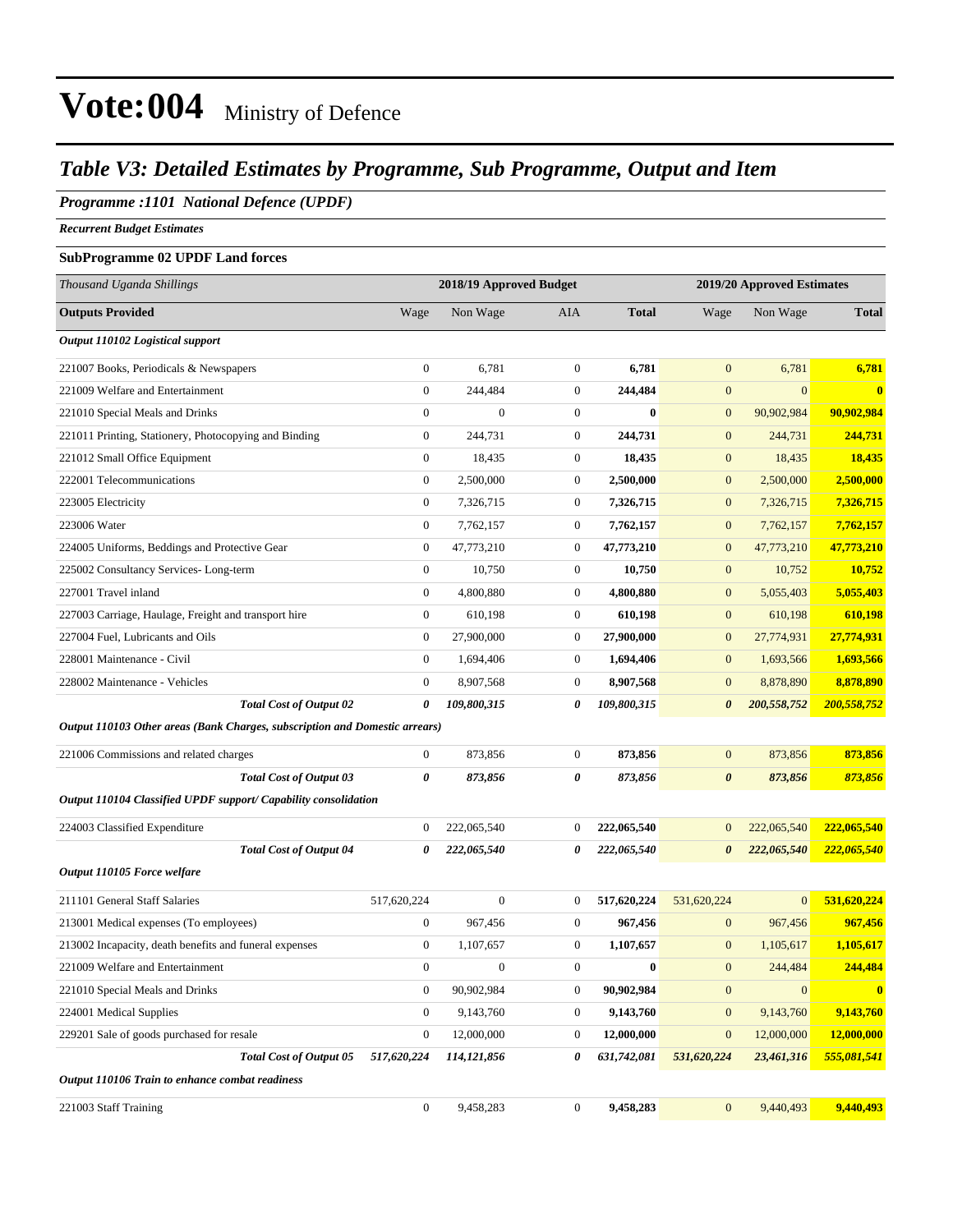| 221004 Recruitment Expenses                               | $\boldsymbol{0}$ | 2,300,000               | $\boldsymbol{0}$ | 2,300,000    | $\mathbf{0}$          | 2,300,000                  | 2,300,000    |
|-----------------------------------------------------------|------------------|-------------------------|------------------|--------------|-----------------------|----------------------------|--------------|
| <b>Total Cost of Output 06</b>                            | 0                | 11,758,283              | 0                | 11,758,283   | $\boldsymbol{\theta}$ | 11,740,493                 | 11,740,493   |
| <b>Total Cost Of Outputs Provided</b>                     | 517,620,224      | 458,619,850             | $\bf{0}$         | 976,240,074  | 531,620,224           | 458,699,957                | 990,320,181  |
| <b>Outputs Funded</b>                                     | Wage             | Non Wage                | AIA              | <b>Total</b> | Wage                  | Non Wage                   | <b>Total</b> |
| <b>Output 110151 National Enterprise Corporation(NEC)</b> |                  |                         |                  |              |                       |                            |              |
| 263104 Transfers to other govt. Units (Current)           | $\boldsymbol{0}$ | $\mathbf{0}$            | $\mathbf{0}$     | $\bf{0}$     | $\mathbf{0}$          | 7,354,766                  | 7,354,766    |
| $o/w$ NEC                                                 | $\theta$         | 0                       | 0                | $\bf{0}$     | $\boldsymbol{\theta}$ | 7,354,766                  | 7,354,766    |
| 264101 Contributions to Autonomous Institutions           | $\boldsymbol{0}$ | 7,354,766               | $\mathbf{0}$     | 7,354,766    | $\boldsymbol{0}$      | $\mathbf{0}$               | $\bf{0}$     |
| o/w Subvention to NEC                                     | $\theta$         | 7,354,766               | 0                | 7,354,766    | $\boldsymbol{\theta}$ | $\theta$                   | $\bf{0}$     |
| <b>Total Cost of Output 51</b>                            | 0                | 7,354,766               | 0                | 7,354,766    | $\boldsymbol{\theta}$ | 7,354,766                  | 7,354,766    |
| <b>Total Cost Of Outputs Funded</b>                       | $\bf{0}$         | 7,354,766               | $\bf{0}$         | 7,354,766    | $\bf{0}$              | 7,354,766                  | 7,354,766    |
| <b>Total Cost for SubProgramme 02</b>                     | 517,620,224      | 465,974,616             | $\bf{0}$         | 983,594,840  | 531,620,224           | 466,054,723                | 997,674,947  |
| <b>Total Excluding Arrears</b>                            | 517,620,224      | 465,974,616             | $\mathbf{0}$     | 983,594,840  | 531,620,224           | 466,054,723                | 997,674,947  |
| <b>SubProgramme 03 UPDF Airforce</b>                      |                  |                         |                  |              |                       |                            |              |
| Thousand Uganda Shillings                                 |                  | 2018/19 Approved Budget |                  |              |                       | 2019/20 Approved Estimates |              |
| <b>Outputs Provided</b>                                   | Wage             | Non Wage                | AIA              | <b>Total</b> | Wage                  | Non Wage                   | <b>Total</b> |
| Output 110102 Logistical support                          |                  |                         |                  |              |                       |                            |              |
| 211103 Allowances (Inc. Casuals, Temporary)               | $\boldsymbol{0}$ | 151,800                 | $\mathbf{0}$     | 151,800      | $\mathbf{0}$          | 151,800                    | 151,800      |
| 221011 Printing, Stationery, Photocopying and Binding     | $\mathbf{0}$     | 59,599                  | $\mathbf{0}$     | 59,599       | $\mathbf{0}$          | 59,599                     | 59,599       |
| 227001 Travel inland                                      | $\boldsymbol{0}$ | 339,600                 | $\boldsymbol{0}$ | 339,600      | $\mathbf{0}$          | 344,697                    | 344,697      |
| 227002 Travel abroad                                      | $\boldsymbol{0}$ | 307,567                 | $\mathbf{0}$     | 307,567      | $\boldsymbol{0}$      | 307,567                    | 307,567      |
| 227004 Fuel, Lubricants and Oils                          | $\boldsymbol{0}$ | 12,932,382              | $\boldsymbol{0}$ | 12,932,382   | $\mathbf{0}$          | 12,957,451                 | 12,957,451   |
| 228001 Maintenance - Civil                                | $\boldsymbol{0}$ | $\boldsymbol{0}$        | $\mathbf{0}$     | $\bf{0}$     | $\boldsymbol{0}$      | 840                        | 840          |
| 228002 Maintenance - Vehicles                             | $\mathbf{0}$     | $\mathbf{0}$            | $\overline{0}$   | $\bf{0}$     | $\boldsymbol{0}$      | 219,460                    | 219,460      |
| 228003 Maintenance - Machinery, Equipment & Furniture     | $\boldsymbol{0}$ | 7,729,418               | $\boldsymbol{0}$ | 7,729,418    | $\mathbf{0}$          | 7,529,418                  | 7,529,418    |
| <b>Total Cost of Output 02</b>                            | 0                | 21,520,366              | 0                | 21,520,366   | $\boldsymbol{\theta}$ | 21,570,832                 | 21,570,832   |
| Output 110105 Force welfare                               |                  |                         |                  |              |                       |                            |              |
| 213002 Incapacity, death benefits and funeral expenses    | $\boldsymbol{0}$ | 56,865                  | $\boldsymbol{0}$ | 56,865       | $\mathbf{0}$          | 58,905                     | 58,905       |
| 221009 Welfare and Entertainment                          | $\boldsymbol{0}$ | 356,880                 | $\mathbf{0}$     | 356,880      | $\mathbf{0}$          | $\mathbf{0}$               | $\mathbf{0}$ |
| 221010 Special Meals and Drinks                           | $\boldsymbol{0}$ | $\boldsymbol{0}$        | $\mathbf{0}$     | $\bf{0}$     | $\boldsymbol{0}$      | 356,880                    | 356,880      |
| 224001 Medical Supplies                                   | $\boldsymbol{0}$ | 49,199                  | $\mathbf{0}$     | 49,199       | $\boldsymbol{0}$      | 49,199                     | 49,199       |
| <b>Total Cost of Output 05</b>                            | 0                | 462,944                 | 0                | 462,944      | $\boldsymbol{\theta}$ | 464,984                    | 464,984      |
| Output 110106 Train to enhance combat readiness           |                  |                         |                  |              |                       |                            |              |
| 221003 Staff Training                                     | $\boldsymbol{0}$ | 1,229,518               | $\boldsymbol{0}$ | 1,229,518    | $\boldsymbol{0}$      | 1,247,308                  | 1,247,308    |
| <b>Total Cost of Output 06</b>                            | 0                | 1,229,518               | 0                | 1,229,518    | 0                     | 1,247,308                  | 1,247,308    |
| <b>Total Cost Of Outputs Provided</b>                     | $\bf{0}$         | 23,212,828              | $\bf{0}$         | 23,212,828   | $\boldsymbol{0}$      | 23, 283, 124               | 23,283,124   |
| <b>Total Cost for SubProgramme 03</b>                     | $\bf{0}$         | 23,212,828              | $\bf{0}$         | 23,212,828   | $\bf{0}$              | 23, 283, 124               | 23,283,124   |
| <b>Total Excluding Arrears</b>                            | $\boldsymbol{0}$ | 23,212,828              | $\boldsymbol{0}$ | 23,212,828   | $\mathbf{0}$          | 23, 283, 124               | 23,283,124   |
| <b>Development Budget Estimates</b>                       |                  |                         |                  |              |                       |                            |              |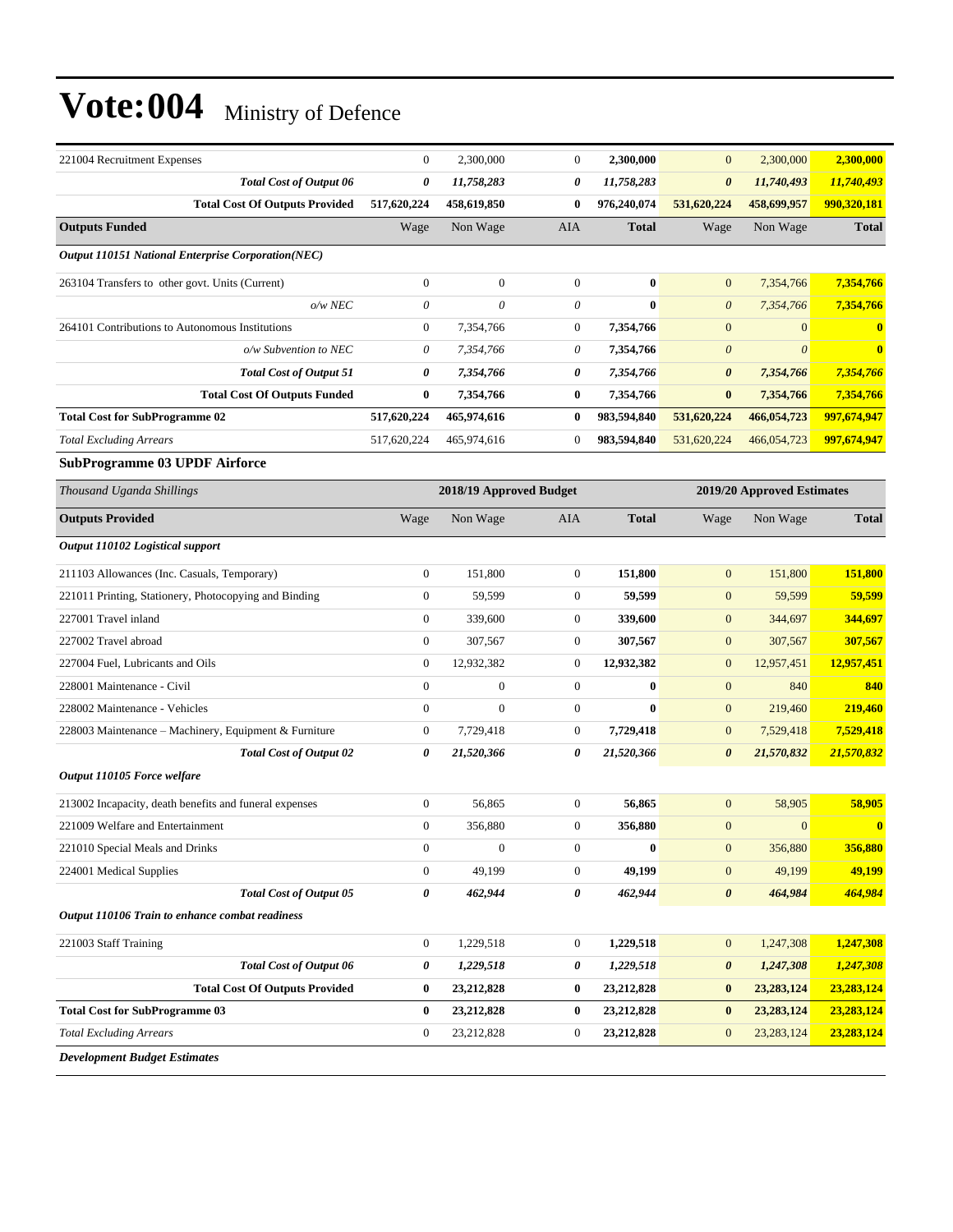#### **Project 0023 Defence Equipment Project**

| Thousand Uganda Shillings                                              |                        | 2018/19 Approved Budget       |                  |              |                           | 2019/20 Approved Estimates    |                       |
|------------------------------------------------------------------------|------------------------|-------------------------------|------------------|--------------|---------------------------|-------------------------------|-----------------------|
| <b>Outputs Provided</b>                                                |                        | GoU Dev't External Fin        | <b>AIA</b>       | <b>Total</b> |                           | GoU Dev't External Fin        | <b>Total</b>          |
| Output 110104 Classified UPDF support/ Capability consolidation        |                        |                               |                  |              |                           |                               |                       |
| 224003 Classified Expenditure                                          | 415,500,000            | $\boldsymbol{0}$              | $\boldsymbol{0}$ | 415,500,000  | $\mathbf{0}$              | $\mathbf{0}$                  | $\bf{0}$              |
| Total Cost Of Output 110104                                            | 415,500,000            | 0                             | 0                | 415,500,000  | $\boldsymbol{\theta}$     | $\boldsymbol{\theta}$         | $\boldsymbol{\theta}$ |
| <b>Total Cost for Outputs Provided</b>                                 | 415,500,000            | $\mathbf{0}$                  | $\boldsymbol{0}$ | 415,500,000  | $\boldsymbol{0}$          | $\mathbf{0}$                  | $\bf{0}$              |
| <b>Capital Purchases</b>                                               |                        | <b>GoU Dev't External Fin</b> | <b>AIA</b>       | <b>Total</b> |                           | <b>GoU Dev't External Fin</b> | <b>Total</b>          |
| Output 110171 Acquisition of Land by Government                        |                        |                               |                  |              |                           |                               |                       |
| 311101 Land                                                            | 17,660,890             | $\boldsymbol{0}$              | 1,100,000        | 18,760,890   | 17,660,890                | $\mathbf{0}$                  | 17,660,890            |
| Total Cost Of Output 110171                                            | 17,660,890             | 0                             | 1,100,000        | 18,760,890   | 17,660,890                | $\boldsymbol{\theta}$         | 17,660,890            |
| Output 110172 Government Buildings and Administrative Infrastructure   |                        |                               |                  |              |                           |                               |                       |
| 312101 Non-Residential Buildings                                       | 19,000,000             | $\boldsymbol{0}$              | $\mathbf{0}$     | 19,000,000   | 7,000,000                 | $\mathbf{0}$                  | 7,000,000             |
| 312102 Residential Buildings                                           | 8,210,087              | $\boldsymbol{0}$              | $\boldsymbol{0}$ | 8,210,087    | 8,210,087                 | $\mathbf{0}$                  | 8,210,087             |
| Total Cost Of Output 110172                                            | 27,210,087             | 0                             | 0                | 27,210,087   | 15,210,087                | $\boldsymbol{\theta}$         | 15,210,087            |
| Output 110175 Purchase of Motor Vehicles and Other Transport Equipment |                        |                               |                  |              |                           |                               |                       |
| 312201 Transport Equipment                                             | 4,177,020              | $\boldsymbol{0}$              | $\boldsymbol{0}$ | 4,177,020    | 4,177,020                 | $\mathbf{0}$                  | 4,177,020             |
| Total Cost Of Output 110175                                            | 4,177,020              | 0                             | 0                | 4,177,020    | 4,177,020                 | $\boldsymbol{\theta}$         | 4,177,020             |
| Output 110177 Purchase of Specialised Machinery & Equipment            |                        |                               |                  |              |                           |                               |                       |
| 312202 Machinery and Equipment                                         | 1,567,795              | $\boldsymbol{0}$              | $\boldsymbol{0}$ | 1,567,795    | 1,567,795                 | $\mathbf{0}$                  | 1,567,795             |
| 312207 Classified Assets                                               | $\mathbf{0}$           | $\boldsymbol{0}$              | $\boldsymbol{0}$ |              | $0$ 1,937,500,000         |                               | 0 1,937,500,000       |
| Total Cost Of Output 110177                                            | 1,567,795              | 0                             | 0                |              | 1,567,795 1,939,067,795   | 0                             | 1,939,067,795         |
| <b>Total Cost for Capital Purchases</b>                                | 50,615,792             | $\boldsymbol{0}$              | 1,100,000        |              | 51,715,792 1,976,115,792  |                               | 0 1,976,115,792       |
| <b>Arrears</b>                                                         |                        | <b>GoU Dev't External Fin</b> | <b>AIA</b>       | <b>Total</b> |                           | GoU Dev't External Fin        | <b>Total</b>          |
| Output 110199 Arrears                                                  |                        |                               |                  |              |                           |                               |                       |
| 321605 Domestic arrears (Budgeting)                                    | 2,042,098              | $\boldsymbol{0}$              | $\mathbf{0}$     | 2,042,098    | $\boldsymbol{0}$          | $\boldsymbol{0}$              | $\bf{0}$              |
| Total Cost Of Output 110199                                            | 2,042,098              | 0                             | 0                | 2,042,098    | $\boldsymbol{\theta}$     | $\boldsymbol{\theta}$         | $\boldsymbol{\theta}$ |
| <b>Total Cost for Arrears</b>                                          | 2,042,098              | $\mathbf{0}$                  | $\boldsymbol{0}$ | 2,042,098    | $\mathbf{0}$              | $\mathbf{0}$                  | $\bf{0}$              |
| <b>Total Cost for Project: 0023</b>                                    | 468,157,890            | $\boldsymbol{0}$              | 1,100,000        |              | 469,257,890 1,976,115,792 |                               | 0 1,976,115,792       |
| <b>Total Excluding Arrears</b>                                         | 466.115.792            | $\overline{0}$                | 1,100,000        |              | 467,215,792 1,976,115,792 |                               | 0 1,976,115,792       |
| Project 1178 UPDF Peace Keeping Mission in Somalia (AMISOM)            |                        |                               |                  |              |                           |                               |                       |
| Thousand Uganda Shillings                                              |                        | 2018/19 Approved Budget       |                  |              |                           | 2019/20 Approved Estimates    |                       |
| <b>Outputs Provided</b>                                                | GoU Dev't External Fin |                               | <b>AIA</b>       | <b>Total</b> |                           | GoU Dev't External Fin        | <b>Total</b>          |
| Output 110102 Logistical support                                       |                        |                               |                  |              |                           |                               |                       |
| 221006 Commissions and related charges                                 | $\boldsymbol{0}$       | $\boldsymbol{0}$              | $\boldsymbol{0}$ | $\bf{0}$     | $\boldsymbol{0}$          | 323,100                       | 323,100               |
| 221009 Welfare and Entertainment                                       | $\boldsymbol{0}$       | 328,200                       | $\boldsymbol{0}$ | 328,200      | $\boldsymbol{0}$          | 400,000                       | 400,000               |
| 221010 Special Meals and Drinks                                        | $\boldsymbol{0}$       | $\boldsymbol{0}$              | $\boldsymbol{0}$ | $\bf{0}$     | $\mathbf{0}$              | 12,000,000                    | 12,000,000            |
| 221011 Printing, Stationery, Photocopying and Binding                  | $\boldsymbol{0}$       | 71,800                        | $\boldsymbol{0}$ | 71,800       | $\boldsymbol{0}$          | 71,800                        | 71,800                |
| 222001 Telecommunications                                              | $\boldsymbol{0}$       | 5,663,494                     | $\boldsymbol{0}$ | 5,663,494    | $\mathbf{0}$              | 5,276,355                     | 5,276,355             |
| 224001 Medical Supplies                                                | $\boldsymbol{0}$       | 966,700                       | $\boldsymbol{0}$ | 966,700      | $\boldsymbol{0}$          | $\mathbf{0}$                  | $\bf{0}$              |
| 224005 Uniforms, Beddings and Protective Gear                          | $\mathbf{0}$           | 18,962,457                    | $\boldsymbol{0}$ | 18,962,457   | $\boldsymbol{0}$          | 27,962,457                    | 27,962,457            |
| 225001 Consultancy Services- Short term                                | $\boldsymbol{0}$       | $\boldsymbol{0}$              | $\boldsymbol{0}$ | $\bf{0}$     | $\boldsymbol{0}$          | 1,200,000                     | 1,200,000             |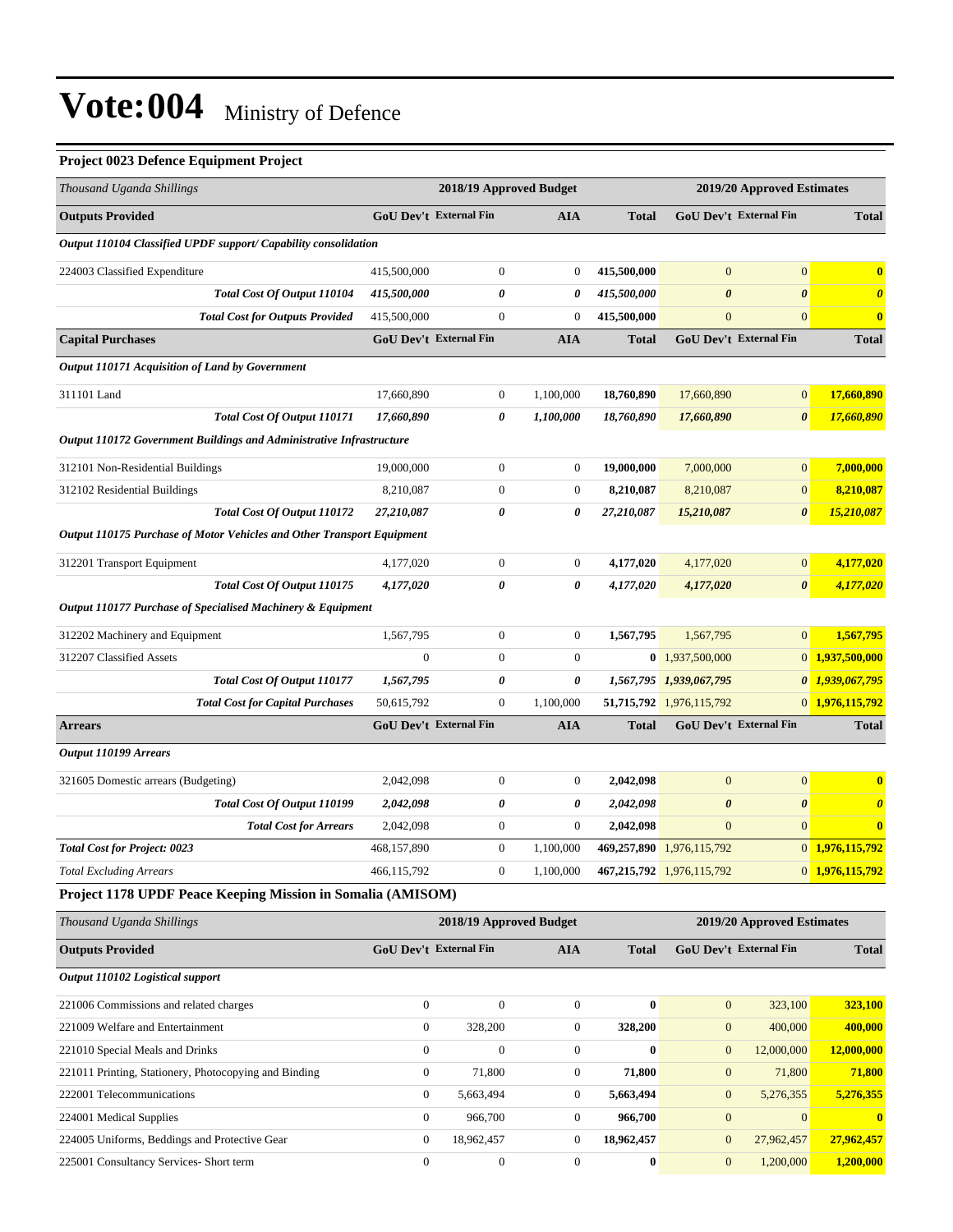| 227001 Travel inland                                                        | $\boldsymbol{0}$ | 1,600,000                     | $\boldsymbol{0}$ | 1,600,000                             | $\boldsymbol{0}$      | 1,600,000              | 1,600,000                 |
|-----------------------------------------------------------------------------|------------------|-------------------------------|------------------|---------------------------------------|-----------------------|------------------------|---------------------------|
| 227002 Travel abroad                                                        | $\boldsymbol{0}$ | 3,800,000                     | $\boldsymbol{0}$ | 3,800,000                             | $\boldsymbol{0}$      | 3,800,000              | 3,800,000                 |
| 227003 Carriage, Haulage, Freight and transport hire                        | $\boldsymbol{0}$ | 6,092,600                     | $\overline{0}$   | 6,092,600                             | $\boldsymbol{0}$      | 6,092,600              | 6,092,600                 |
| 227004 Fuel, Lubricants and Oils                                            | $\boldsymbol{0}$ | 1,500,000                     | $\mathbf{0}$     | 1,500,000                             | $\boldsymbol{0}$      | 1,500,000              | 1,500,000                 |
| 228002 Maintenance - Vehicles                                               | $\boldsymbol{0}$ | 1,974,500                     | $\boldsymbol{0}$ | 1,974,500                             | $\boldsymbol{0}$      | 1,974,500              | 1,974,500                 |
| Total Cost Of Output 110102                                                 | 0                | 40,959,751                    | 0                | 40,959,751                            | $\boldsymbol{\theta}$ | 62,200,813             | 62,200,813                |
| Output 110103 Other areas (Bank Charges, subscription and Domestic arrears) |                  |                               |                  |                                       |                       |                        |                           |
| 221006 Commissions and related charges                                      | $\mathbf{0}$     | 323,100                       | $\theta$         | 323,100                               | $\mathbf{0}$          | $\overline{0}$         | $\bf{0}$                  |
| 221014 Bank Charges and other Bank related costs                            | $\boldsymbol{0}$ | 35,900                        | $\boldsymbol{0}$ | 35,900                                | $\boldsymbol{0}$      | 35,900                 | 35,900                    |
| 225001 Consultancy Services- Short term                                     | $\boldsymbol{0}$ | 1,200,000                     | $\boldsymbol{0}$ | 1,200,000                             | $\boldsymbol{0}$      | $\boldsymbol{0}$       | $\bf{0}$                  |
| Total Cost Of Output 110103                                                 | 0                | 1,559,000                     | 0                | 1,559,000                             | $\boldsymbol{\theta}$ | 35,900                 | 35,900                    |
| Output 110104 Classified UPDF support/ Capability consolidation             |                  |                               |                  |                                       |                       |                        |                           |
| 224003 Classified Expenditure                                               | $\boldsymbol{0}$ | 3,254,331                     | $\overline{0}$   | 3,254,331                             | $\mathbf{0}$          | 3,349,331              | 3,349,331                 |
| Total Cost Of Output 110104                                                 | 0                | 3,254,331                     | 0                | 3,254,331                             | $\boldsymbol{\theta}$ | 3,349,331              | 3,349,331                 |
| Output 110105 Force welfare                                                 |                  |                               |                  |                                       |                       |                        |                           |
| 211103 Allowances (Inc. Casuals, Temporary)                                 | $\boldsymbol{0}$ | 226,969,824                   | $\boldsymbol{0}$ | 226,969,824                           | $\mathbf{0}$          | 231,055,756            | 231,055,756               |
| 213002 Incapacity, death benefits and funeral expenses                      | $\boldsymbol{0}$ | 11,327,192                    | $\boldsymbol{0}$ | 11,327,192                            | $\mathbf{0}$          | 11,232,192             | 11,232,192                |
| 221010 Special Meals and Drinks                                             | $\boldsymbol{0}$ | 12,000,000                    | $\boldsymbol{0}$ | 12,000,000                            | $\mathbf{0}$          | $\mathbf{0}$           | $\bf{0}$                  |
| 221011 Printing, Stationery, Photocopying and Binding                       | $\boldsymbol{0}$ | 71,800                        | $\mathbf{0}$     | 71,800                                | $\boldsymbol{0}$      | $\mathbf{0}$           | $\bf{0}$                  |
| 224001 Medical Supplies                                                     | $\boldsymbol{0}$ | $\mathbf{0}$                  | $\mathbf{0}$     | $\bf{0}$                              | $\boldsymbol{0}$      | 966,700                | 966,700                   |
| 224005 Uniforms, Beddings and Protective Gear                               | $\mathbf{0}$     | 9,000,000                     | $\boldsymbol{0}$ | 9,000,000                             | $\boldsymbol{0}$      | $\mathbf{0}$           | $\overline{\mathbf{0}}$   |
| Total Cost Of Output 110105                                                 | 0                | 259,368,816                   | 0                | 259,368,816                           | 0                     | 243,254,648            | 243,254,648               |
| <b>Total Cost for Outputs Provided</b>                                      | $\mathbf{0}$     | 305,141,898                   | $\boldsymbol{0}$ | 305,141,898                           | $\mathbf{0}$          | 308,840,692            | 308,840,692               |
| <b>Capital Purchases</b>                                                    |                  | <b>GoU Dev't External Fin</b> | <b>AIA</b>       | Total                                 |                       | GoU Dev't External Fin | <b>Total</b>              |
| Output 110172 Government Buildings and Administrative Infrastructure        |                  |                               |                  |                                       |                       |                        |                           |
| 312102 Residential Buildings                                                | $\boldsymbol{0}$ | 36,612,018                    | $\boldsymbol{0}$ | 36,612,018                            | $\boldsymbol{0}$      | 36,612,018             | 36,612,018                |
| Total Cost Of Output 110172                                                 | 0                | 36,612,018                    | 0                | 36,612,018                            | $\boldsymbol{\theta}$ | 36,612,018             | 36,612,018                |
| Output 110175 Purchase of Motor Vehicles and Other Transport Equipment      |                  |                               |                  |                                       |                       |                        |                           |
| 312201 Transport Equipment                                                  | $\boldsymbol{0}$ | 17,480,000                    | $\boldsymbol{0}$ | 17,480,000                            | $\mathbf{0}$          | 17,480,000             | 17,480,000                |
| Total Cost Of Output 110175                                                 | 0                | 17,480,000                    | 0                | 17,480,000                            | 0                     | 17,480,000             | 17,480,000                |
| <b>Total Cost for Capital Purchases</b>                                     | $\mathbf{0}$     | 54,092,018                    | $\boldsymbol{0}$ | 54,092,018                            | $\mathbf{0}$          | 54,092,018             | 54,092,018                |
| <b>Total Cost for Project: 1178</b>                                         | $\boldsymbol{0}$ | 359,233,916                   | $\boldsymbol{0}$ | 359,233,916                           | $\boldsymbol{0}$      | 362,932,710            | 362,932,710               |
| <b>Total Excluding Arrears</b>                                              | $\boldsymbol{0}$ | 359,233,916                   | $\boldsymbol{0}$ | 359,233,916                           | $\boldsymbol{0}$      | 362,932,710            | 362,932,710               |
|                                                                             | GoU              | <b>External Fin</b>           | <b>AIA</b>       | <b>Total</b>                          | GoU                   | <b>External Fin</b>    | <b>Total</b>              |
| <b>Total Cost for Programme 01</b>                                          | 1,474,965,558    | 359,233,916                   | 1,100,000        | 1,835,299,474 2,997,073,863           |                       |                        | 362,932,710 3,360,006,573 |
| <b>Total Excluding Arrears</b>                                              | 1,472,923,459    | 359,233,916                   |                  | 1,100,000 1,833,257,376 2,997,073,863 |                       |                        | 362,932,710 3,360,006,573 |
| <b>Programme :1149 Policy, Planning and Support Services</b>                |                  |                               |                  |                                       |                       |                        |                           |
| <b>Recurrent Budget Estimates</b>                                           |                  |                               |                  |                                       |                       |                        |                           |

**SubProgramme 01 Headquarters**

*Thousand Uganda Shillings* **2018/19 Approved Budget 2019/20 Approved Estimates**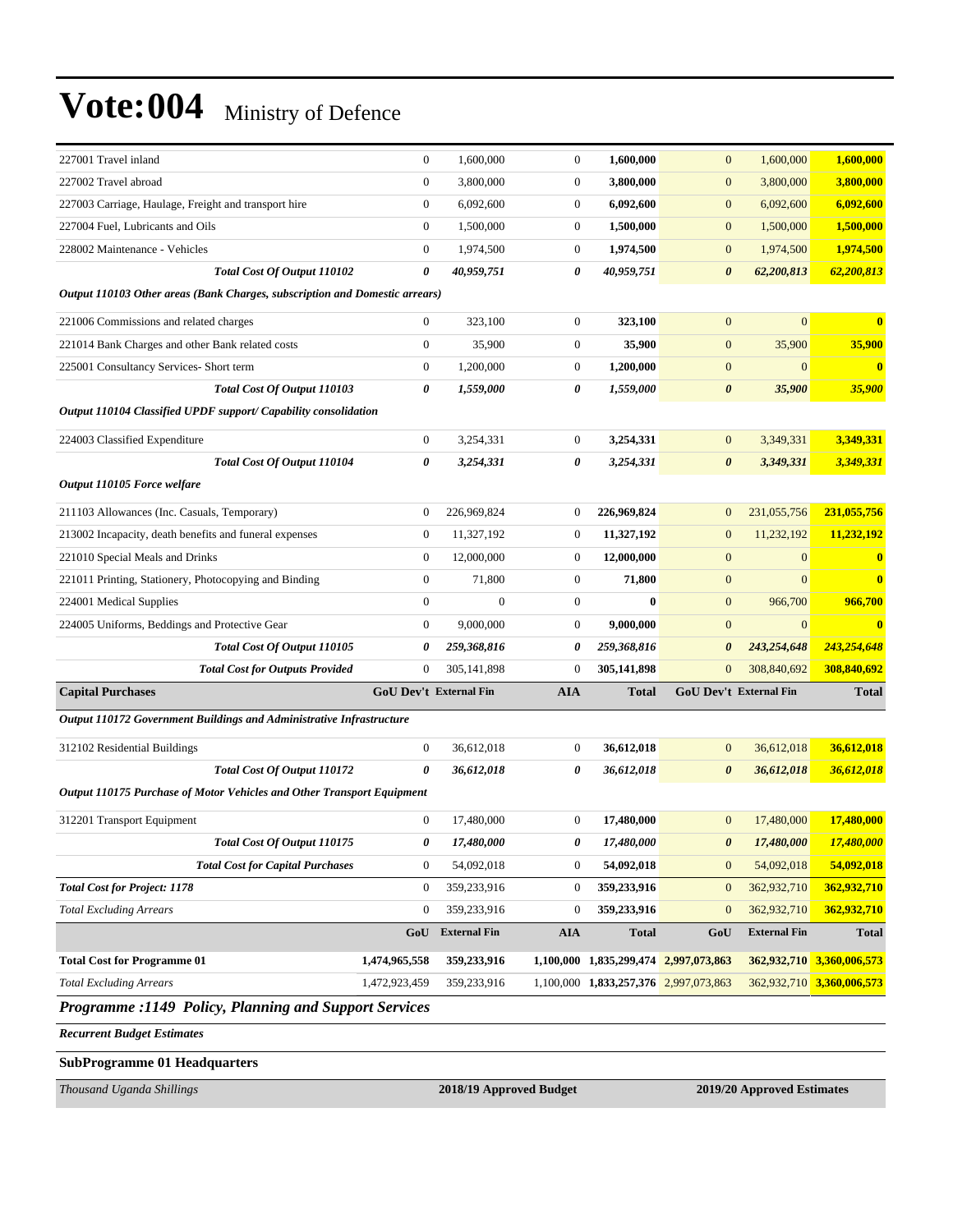| <b>Outputs Provided</b>                                              | Wage             | Non Wage     | AIA                   | <b>Total</b> | Wage                  | Non Wage     | <b>Total</b> |
|----------------------------------------------------------------------|------------------|--------------|-----------------------|--------------|-----------------------|--------------|--------------|
| Output 114901 Policy, consultation, planning and monitoring services |                  |              |                       |              |                       |              |              |
| 211103 Allowances (Inc. Casuals, Temporary)                          | $\boldsymbol{0}$ | 91,852       | $\boldsymbol{0}$      | 91,852       | $\boldsymbol{0}$      | 211,480      | 211,480      |
| 221009 Welfare and Entertainment                                     | $\boldsymbol{0}$ | 48,000       | $\mathbf{0}$          | 48,000       | $\mathbf{0}$          | 48,000       | 48,000       |
| 222001 Telecommunications                                            | $\boldsymbol{0}$ | 3,720        | $\boldsymbol{0}$      | 3,720        | $\mathbf{0}$          | 3,720        | 3,720        |
| 225001 Consultancy Services- Short term                              | $\boldsymbol{0}$ | 66,339       | $\boldsymbol{0}$      | 66,339       | $\boldsymbol{0}$      | 66,339       | 66,339       |
| 227001 Travel inland                                                 | $\boldsymbol{0}$ | 166,368      | $\boldsymbol{0}$      | 166,368      | $\mathbf{0}$          | 166,368      | 166,368      |
| 227004 Fuel. Lubricants and Oils                                     | $\boldsymbol{0}$ | 36,000       | $\boldsymbol{0}$      | 36,000       | $\boldsymbol{0}$      | 36,000       | 36,000       |
| <b>Total Cost of Output 01</b>                                       | 0                | 412,279      | 0                     | 412,279      | $\boldsymbol{\theta}$ | 531,907      | 531,907      |
| Output 114902 Ministry Support Services (Finance and Administration) |                  |              |                       |              |                       |              |              |
| 211103 Allowances (Inc. Casuals, Temporary)                          | $\boldsymbol{0}$ | 509,990      | $\boldsymbol{0}$      | 509,990      | $\boldsymbol{0}$      | 510,088      | 510,088      |
| 213001 Medical expenses (To employees)                               | $\boldsymbol{0}$ | 122,687      | $\boldsymbol{0}$      | 122,687      | $\boldsymbol{0}$      | 122,687      | 122,687      |
| 221001 Advertising and Public Relations                              | $\boldsymbol{0}$ | 99,459       | $\boldsymbol{0}$      | 99,459       | $\boldsymbol{0}$      | 99,459       | 99,459       |
| 221003 Staff Training                                                | $\boldsymbol{0}$ | 200,000      | $\boldsymbol{0}$      | 200,000      | $\boldsymbol{0}$      | 600,000      | 600,000      |
| 221006 Commissions and related charges                               | $\boldsymbol{0}$ | 232,081      | $\boldsymbol{0}$      | 232,081      | $\boldsymbol{0}$      | 232,081      | 232,081      |
| 221008 Computer supplies and Information Technology (IT)             | $\boldsymbol{0}$ | 120,748      | $\boldsymbol{0}$      | 120,748      | $\boldsymbol{0}$      | 120,748      | 120,748      |
| 221009 Welfare and Entertainment                                     | $\boldsymbol{0}$ | 1,046,036    | $\boldsymbol{0}$      | 1,046,036    | $\boldsymbol{0}$      | 1,046,036    | 1,046,036    |
| 221011 Printing, Stationery, Photocopying and Binding                | $\boldsymbol{0}$ | 234,719      | $\boldsymbol{0}$      | 234,719      | $\mathbf{0}$          | 234,719      | 234,719      |
| 221012 Small Office Equipment                                        | $\boldsymbol{0}$ | 156,906      | $\boldsymbol{0}$      | 156,906      | $\boldsymbol{0}$      | 156,906      | 156,906      |
| 221016 IFMS Recurrent costs                                          | $\boldsymbol{0}$ | 18,576       | $\mathbf{0}$          | 18,576       | $\boldsymbol{0}$      | 18,576       | 18,576       |
| 221017 Subscriptions                                                 | $\boldsymbol{0}$ | 9,340,000    | $\boldsymbol{0}$      | 9,340,000    | $\boldsymbol{0}$      | 9,270,400    | 9,270,400    |
| 222001 Telecommunications                                            | $\boldsymbol{0}$ | 26,519       | $\boldsymbol{0}$      | 26,519       | $\boldsymbol{0}$      | $\mathbf{0}$ | $\mathbf{0}$ |
| 222003 Information and communications technology (ICT)               | $\boldsymbol{0}$ | 5,200,000    | $\mathbf{0}$          | 5,200,000    | $\mathbf{0}$          | 4,670,000    | 4,670,000    |
| 223001 Property Expenses                                             | $\boldsymbol{0}$ | 33,039       | 400,000               | 433,039      | $\boldsymbol{0}$      | 533,039      | 533,039      |
| 223003 Rent - (Produced Assets) to private entities                  | $\boldsymbol{0}$ | 494,828      | $\mathbf{0}$          | 494,828      | $\mathbf{0}$          | 494,828      | 494,828      |
| 224004 Cleaning and Sanitation                                       | $\boldsymbol{0}$ | 127,680      | $\boldsymbol{0}$      | 127,680      | $\boldsymbol{0}$      | 127,680      | 127,680      |
| 225001 Consultancy Services- Short term                              | $\boldsymbol{0}$ | 34,389       | $\boldsymbol{0}$      | 34,389       | $\boldsymbol{0}$      | 34,389       | 34,389       |
| 225002 Consultancy Services-Long-term                                | $\boldsymbol{0}$ | 2,093,710    | $\boldsymbol{0}$      | 2,093,710    | $\mathbf{0}$          | 2,093,710    | 2,093,710    |
| 227001 Travel inland                                                 | $\mathbf{0}$     | 2,416,279    | $\mathbf{0}$          | 2,416,279    | $\mathbf{0}$          | 2,470,798    | 2,470,798    |
| 227002 Travel abroad                                                 | $\boldsymbol{0}$ | 4,834,178    | $\mathbf{0}$          | 4,834,178    | $\mathbf{0}$          | 4,834,178    | 4,834,178    |
| 227003 Carriage, Haulage, Freight and transport hire                 | $\boldsymbol{0}$ | 2,209,213    | $\boldsymbol{0}$      | 2,209,213    | $\boldsymbol{0}$      | 2,035,585    | 2,035,585    |
| 227004 Fuel, Lubricants and Oils                                     | $\boldsymbol{0}$ | 1,093,803    | $\boldsymbol{0}$      | 1,093,803    | $\boldsymbol{0}$      | 1,093,803    | 1,093,803    |
| 228002 Maintenance - Vehicles                                        | $\boldsymbol{0}$ | 1,076,653    | $\boldsymbol{0}$      | 1,076,653    | $\mathbf{0}$          | 1,078,480    | 1,078,480    |
| 228003 Maintenance – Machinery, Equipment & Furniture                | $\boldsymbol{0}$ | 305,008      | $\boldsymbol{0}$      | 305,008      | $\boldsymbol{0}$      | 312,380      | 312,380      |
| 282104 Compensation to 3rd Parties                                   | $\boldsymbol{0}$ | 321,362      | $\boldsymbol{0}$      | 321,362      | $\boldsymbol{0}$      | 1,779,798    | 1,779,798    |
| <b>Total Cost of Output 02</b>                                       | 0                | 32,347,861   | <i><b>400,000</b></i> | 32,747,861   | $\boldsymbol{\theta}$ | 33,970,367   | 33,970,367   |
| Output 114919 Human Resource Management Services                     |                  |              |                       |              |                       |              |              |
| 211101 General Staff Salaries                                        | 1,844,011        | $\mathbf{0}$ | $\boldsymbol{0}$      | 1,844,011    | 1,844,011             | $\mathbf{0}$ | 1,844,011    |
| 212104 Pension for Military Service                                  | $\boldsymbol{0}$ | 67,558,474   | $\boldsymbol{0}$      | 67,558,474   | $\mathbf{0}$          | 80,122,089   | 80,122,089   |
| 213002 Incapacity, death benefits and funeral expenses               | $\boldsymbol{0}$ | 84,000       | $\boldsymbol{0}$      | 84,000       | $\boldsymbol{0}$      | 96,000       | 96,000       |
| 213004 Gratuity Expenses                                             | $\boldsymbol{0}$ | 29,996,751   | $\boldsymbol{0}$      | 29,996,751   | $\mathbf{0}$          | 38,281,389   | 38,281,389   |
| 221003 Staff Training                                                | $\boldsymbol{0}$ | 291,257      | $\boldsymbol{0}$      | 291,257      | $\mathbf{0}$          | 291,157      | 291,157      |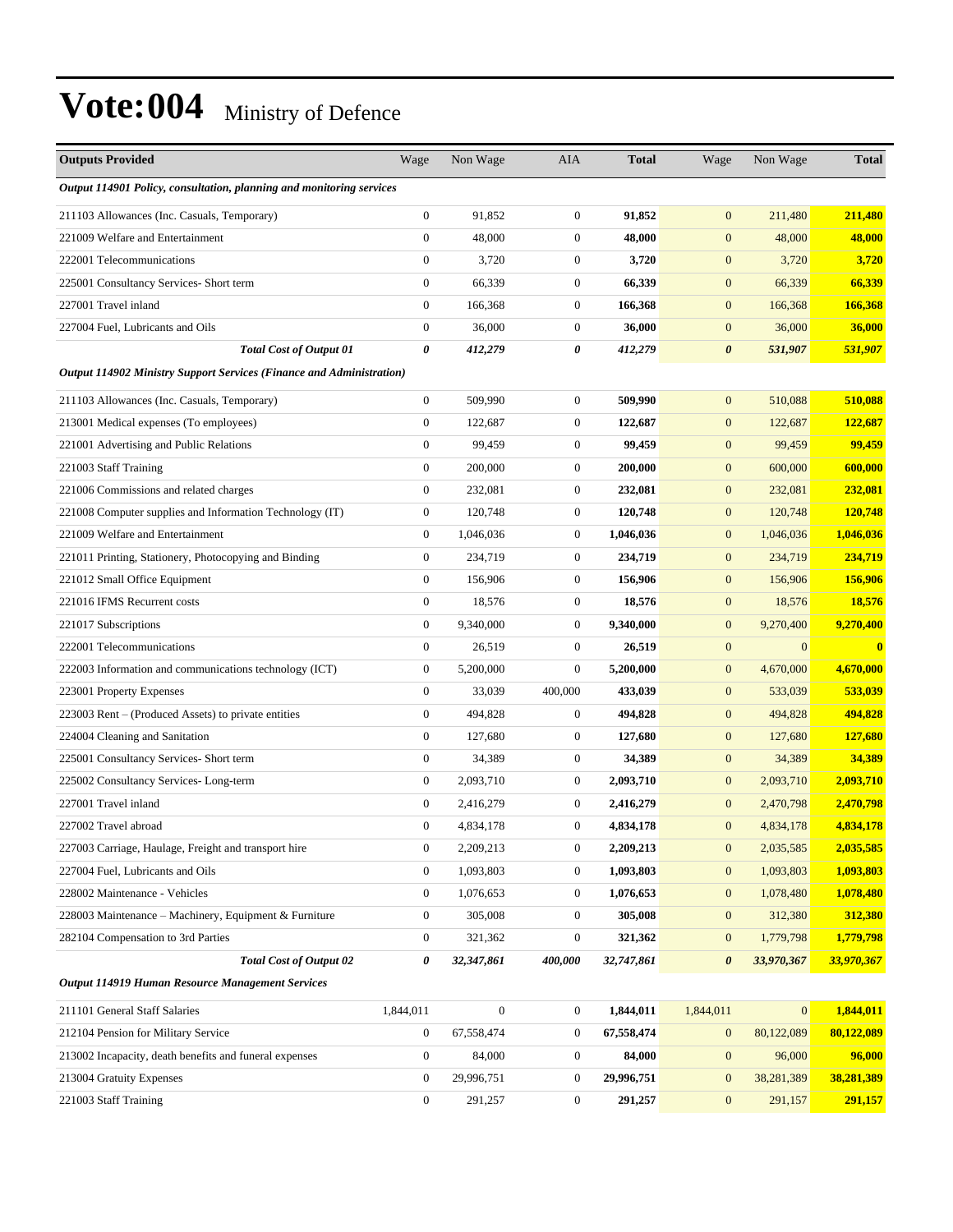| 221020 IPPS Recurrent Costs                                            |                                       | $\boldsymbol{0}$        | 25,000                  | $\mathbf{0}$     | 25,000       | $\boldsymbol{0}$      | 25,000                     | 25,000                |
|------------------------------------------------------------------------|---------------------------------------|-------------------------|-------------------------|------------------|--------------|-----------------------|----------------------------|-----------------------|
|                                                                        | <b>Total Cost of Output 19</b>        | 1,844,011               | 97,955,482              | 0                | 99,799,493   | 1,844,011             | 118,815,634                | 120,659,646           |
|                                                                        | <b>Total Cost Of Outputs Provided</b> | 1,844,011               | 130,715,622             | 400,000          | 132,959,633  | 1,844,011             | 153,317,908                | 155,161,919           |
| <b>Arrears</b>                                                         |                                       | Wage                    | Non Wage                | AIA              | <b>Total</b> | Wage                  | Non Wage                   | <b>Total</b>          |
| Output 114999 Arrears                                                  |                                       |                         |                         |                  |              |                       |                            |                       |
| 321605 Domestic arrears (Budgeting)                                    |                                       | $\boldsymbol{0}$        | 7,928,454               | $\mathbf{0}$     | 7,928,454    | $\mathbf{0}$          | $\overline{0}$             | $\bf{0}$              |
| 321607 Utility arrears (Budgeting)                                     |                                       | $\boldsymbol{0}$        | 435,204                 | $\mathbf{0}$     | 435,204      | $\overline{0}$        | $\boldsymbol{0}$           | $\bf{0}$              |
| 321612 Water arrears(Budgeting)                                        |                                       | $\boldsymbol{0}$        | 2,568,516               | $\mathbf{0}$     | 2,568,516    | $\boldsymbol{0}$      | $\overline{0}$             | $\bf{0}$              |
| 321614 Electricity arrears (Budgeting)                                 |                                       | $\boldsymbol{0}$        | 23,597,928              | $\boldsymbol{0}$ | 23,597,928   | $\mathbf{0}$          | $\boldsymbol{0}$           | $\bf{0}$              |
| 321617 Salary Arrears (Budgeting)                                      |                                       | $\boldsymbol{0}$        | 46,674                  | $\mathbf{0}$     | 46,674       | $\boldsymbol{0}$      | $\overline{0}$             | $\bf{0}$              |
|                                                                        | <b>Total Cost of Output 99</b>        | 0                       | 34,576,775              | 0                | 34,576,775   | $\boldsymbol{\theta}$ | $\boldsymbol{\theta}$      | $\boldsymbol{\theta}$ |
|                                                                        | <b>Total Cost Of Arrears</b>          | $\bf{0}$                | 34,576,775              | $\bf{0}$         | 34,576,775   | $\bf{0}$              | $\bf{0}$                   | $\mathbf{0}$          |
| <b>Total Cost for SubProgramme 01</b>                                  |                                       | 1,844,011               | 165,292,396             | 400,000          | 167,536,408  | 1,844,011             | 153,317,908                | 155,161,919           |
| <b>Total Excluding Arrears</b>                                         |                                       | 1,844,011               | 130,715,622             | 400,000          | 132,959,633  | 1,844,011             | 153,317,908                | 155,161,919           |
| <b>SubProgramme 04 Internal Audit Department</b>                       |                                       |                         |                         |                  |              |                       |                            |                       |
| Thousand Uganda Shillings                                              |                                       | 2018/19 Approved Budget |                         |                  |              |                       | 2019/20 Approved Estimates |                       |
| <b>Outputs Provided</b>                                                |                                       | Wage                    | Non Wage                | AIA              | <b>Total</b> | Wage                  | Non Wage                   | <b>Total</b>          |
| Output 114902 Ministry Support Services (Finance and Administration)   |                                       |                         |                         |                  |              |                       |                            |                       |
| 211103 Allowances (Inc. Casuals, Temporary)                            |                                       | $\boldsymbol{0}$        | 51,770                  | $\boldsymbol{0}$ | 51,770       | $\mathbf{0}$          | 51,770                     | 51,770                |
| 221003 Staff Training                                                  |                                       | $\boldsymbol{0}$        | 12,000                  | $\mathbf{0}$     | 12,000       | $\mathbf{0}$          | 12,000                     | 12,000                |
| 221006 Commissions and related charges                                 |                                       | $\boldsymbol{0}$        | 12,000                  | $\mathbf{0}$     | 12,000       | $\overline{0}$        | 12,000                     | 12,000                |
| 221009 Welfare and Entertainment                                       |                                       | $\boldsymbol{0}$        | 7,200                   | $\mathbf{0}$     | 7,200        | $\boldsymbol{0}$      | 7,200                      | 7,200                 |
| 221011 Printing, Stationery, Photocopying and Binding                  |                                       | $\boldsymbol{0}$        | 18,000                  | $\mathbf{0}$     | 18,000       | $\boldsymbol{0}$      | 18,000                     | 18,000                |
| 221017 Subscriptions                                                   |                                       | $\boldsymbol{0}$        | 5,900                   | $\boldsymbol{0}$ | 5,900        | $\boldsymbol{0}$      | 5,900                      | 5,900                 |
| 222001 Telecommunications                                              |                                       | $\boldsymbol{0}$        | 1,080                   | $\mathbf{0}$     | 1,080        | $\boldsymbol{0}$      | 1,080                      | 1,080                 |
| 227001 Travel inland                                                   |                                       | $\boldsymbol{0}$        | 85,122                  | $\mathbf{0}$     | 85,122       | $\overline{0}$        | 139,122                    | 139,122               |
| 227004 Fuel, Lubricants and Oils                                       |                                       | $\boldsymbol{0}$        | 23,700                  | $\mathbf{0}$     | 23,700       | $\boldsymbol{0}$      | 23,700                     | 23,700                |
| 228002 Maintenance - Vehicles                                          |                                       | $\boldsymbol{0}$        | 15,000                  | $\mathbf{0}$     | 15,000       | $\boldsymbol{0}$      | 15,000                     | 15,000                |
|                                                                        | <b>Total Cost of Output 02</b>        | 0                       | 231,772                 | 0                | 231,772      | 0                     | 285,772                    | 285,772               |
|                                                                        | <b>Total Cost Of Outputs Provided</b> | $\bf{0}$                | 231,772                 | $\bf{0}$         | 231,772      | $\bf{0}$              | 285,772                    | <u>285,772 </u>       |
| <b>Total Cost for SubProgramme 04</b>                                  |                                       | $\bf{0}$                | 231,772                 | $\bf{0}$         | 231,772      | $\bf{0}$              | 285,772                    | 285,772               |
| <b>Total Excluding Arrears</b>                                         |                                       | $\boldsymbol{0}$        | 231,772                 | $\mathbf{0}$     | 231,772      | $\mathbf{0}$          | 285,772                    | 285,772               |
| <b>Development Budget Estimates</b>                                    |                                       |                         |                         |                  |              |                       |                            |                       |
| Project 1439 Ministry of Defence and Veteran affairs Retooling Project |                                       |                         |                         |                  |              |                       |                            |                       |
| Thousand Uganda Shillings                                              |                                       |                         | 2018/19 Approved Budget |                  |              |                       | 2019/20 Approved Estimates |                       |

| Thomselve of contact photography                                       | $2010/12$ is part of the butter of |                  |          |              | $2012120$ in pproved Estimates |                       |              |
|------------------------------------------------------------------------|------------------------------------|------------------|----------|--------------|--------------------------------|-----------------------|--------------|
| <b>Capital Purchases</b>                                               | <b>GoU Dev't External Fin</b>      |                  | AIA      | <b>Total</b> | GoU Dev't External Fin         |                       | <b>Total</b> |
| Output 114975 Purchase of Motor Vehicles and Other Transport Equipment |                                    |                  |          |              |                                |                       |              |
| 312201 Transport Equipment                                             | 1,255,580                          | $\boldsymbol{0}$ | $\Omega$ | 1.255.580    | 1,255,580                      | $\overline{0}$        | 1.255.580    |
| Total Cost Of Output 114975                                            | 1,255,580                          | 0                | 0        | 1,255,580    | 1,255,580                      | $\boldsymbol{\theta}$ | 1,255,580    |
| Output 114977 Purchase of Specialised Machinery & Equipment            |                                    |                  |          |              |                                |                       |              |
| 312202 Machinery and Equipment                                         | 661,730                            | $\mathbf{0}$     | $\Omega$ | 661.730      | 661,730                        | $\overline{0}$        | 661,730      |
| <b>Total Cost Of Output 114977</b>                                     | 661.730                            | $\theta$         | 0        | 661.730      | 661,730                        | $\boldsymbol{\theta}$ | 661.730      |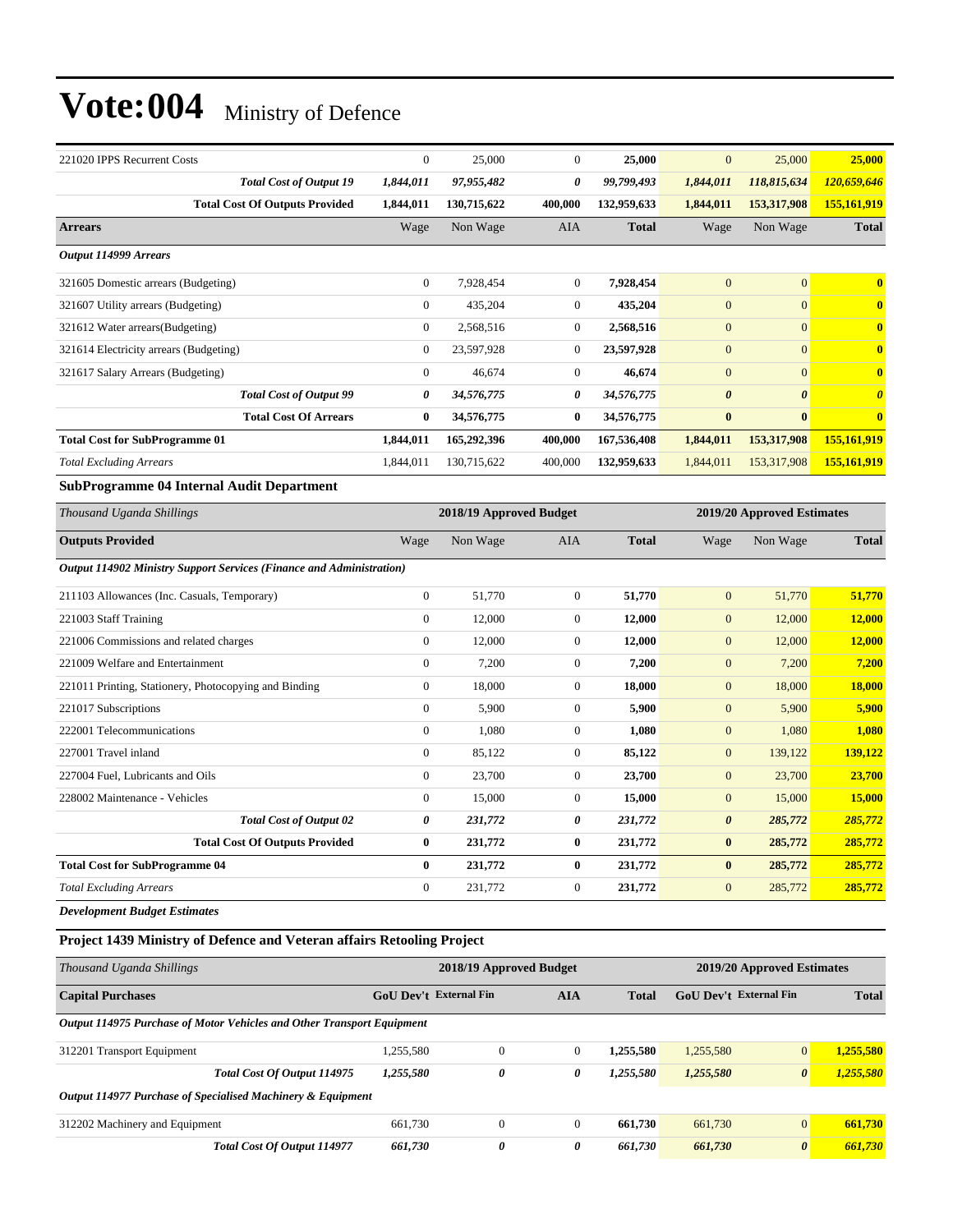#### *Output 114978 Purchase of Office and Residential Furniture and Fittings*

| 312203 Furniture & Fixtures             | 173,000       | $\mathbf{0}$        | $\mathbf{0}$ | 173,000      | 173,000                     | $\mathbf{0}$          | 173,000                   |
|-----------------------------------------|---------------|---------------------|--------------|--------------|-----------------------------|-----------------------|---------------------------|
| Total Cost Of Output 114978             | 173,000       | 0                   | 0            | 173,000      | 173,000                     | $\boldsymbol{\theta}$ | 173,000                   |
| <b>Total Cost for Capital Purchases</b> | 2,090,310     | $\overline{0}$      | $\mathbf{0}$ | 2,090,310    | 2,090,310                   | $\mathbf{0}$          | 2,090,310                 |
| <b>Total Cost for Project: 1439</b>     | 2,090,310     | $\mathbf{0}$        | $\mathbf{0}$ | 2,090,310    | 2,090,310                   | $\mathbf{0}$          | 2,090,310                 |
| <b>Total Excluding Arrears</b>          | 2.090.310     | $\mathbf{0}$        | $\mathbf{0}$ | 2,090,310    | 2,090,310                   | $\overline{0}$        | 2,090,310                 |
|                                         | GoU           | <b>External Fin</b> | <b>AIA</b>   | <b>Total</b> | GoU                         | <b>External Fin</b>   | <b>Total</b>              |
|                                         |               |                     |              |              |                             |                       |                           |
| <b>Total Cost for Programme 49</b>      | 169,458,490   | $\bf{0}$            | 400,000      | 169,858,490  | 157,538,001                 | $\bf{0}$              | 157,538,001               |
| <b>Total Excluding Arrears</b>          | 134,881,715   | 0                   | 400,000      | 135,281,715  | 157,538,001                 | $\overline{0}$        | 157,538,001               |
|                                         | GoU           | <b>External Fin</b> | <b>AIA</b>   | <b>Total</b> | GoU                         | <b>External Fin.</b>  | <b>Total</b>              |
| <b>Grand Total for Vote 004</b>         | 1,644,424,048 | 359,233,916         | 1.500.000    |              | 2,005,157,964 3,154,611,864 |                       | 362,932,710 3,517,544,574 |